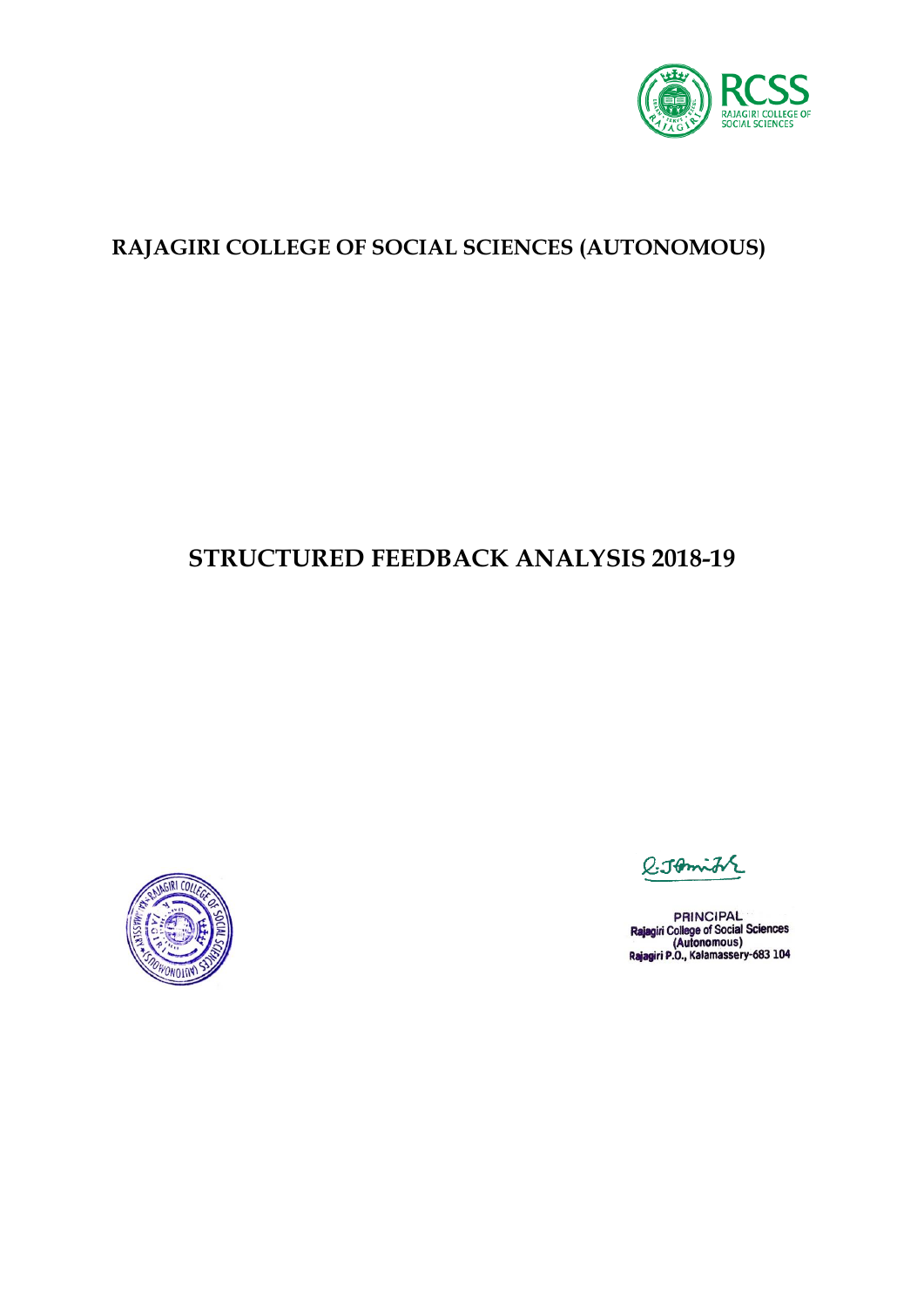

# **Analysis of Structured Feedback from Students**

Structured feedback on curriculum was collected from the students on the following areas.

A1. Coverage of the curriculum in catering to their professional needs

A2. Relevance of the courses in the curriculum and its contents

A3. Relevance of the curriculum in relation to latest technology or emerging trends

A4. Relevance of the assignments/seminars/projects in attaining the course outcomes

A5. Additional reading materials in terms of their usefulness

A6. Relevance of internship/field visits/projects in the curriculum

- A7. Relevance of the value added courses offered
- A8. Library facilities including online databases in terms of their usefulness

A9. Quality of other trainings offered

A total of 986 students gave their feedback. The analysis of the feedback is given below.





There

**PRINCIPAL College of Social Sciences** (Autonomous) Rajagiri P.O., Kalamassery-683 104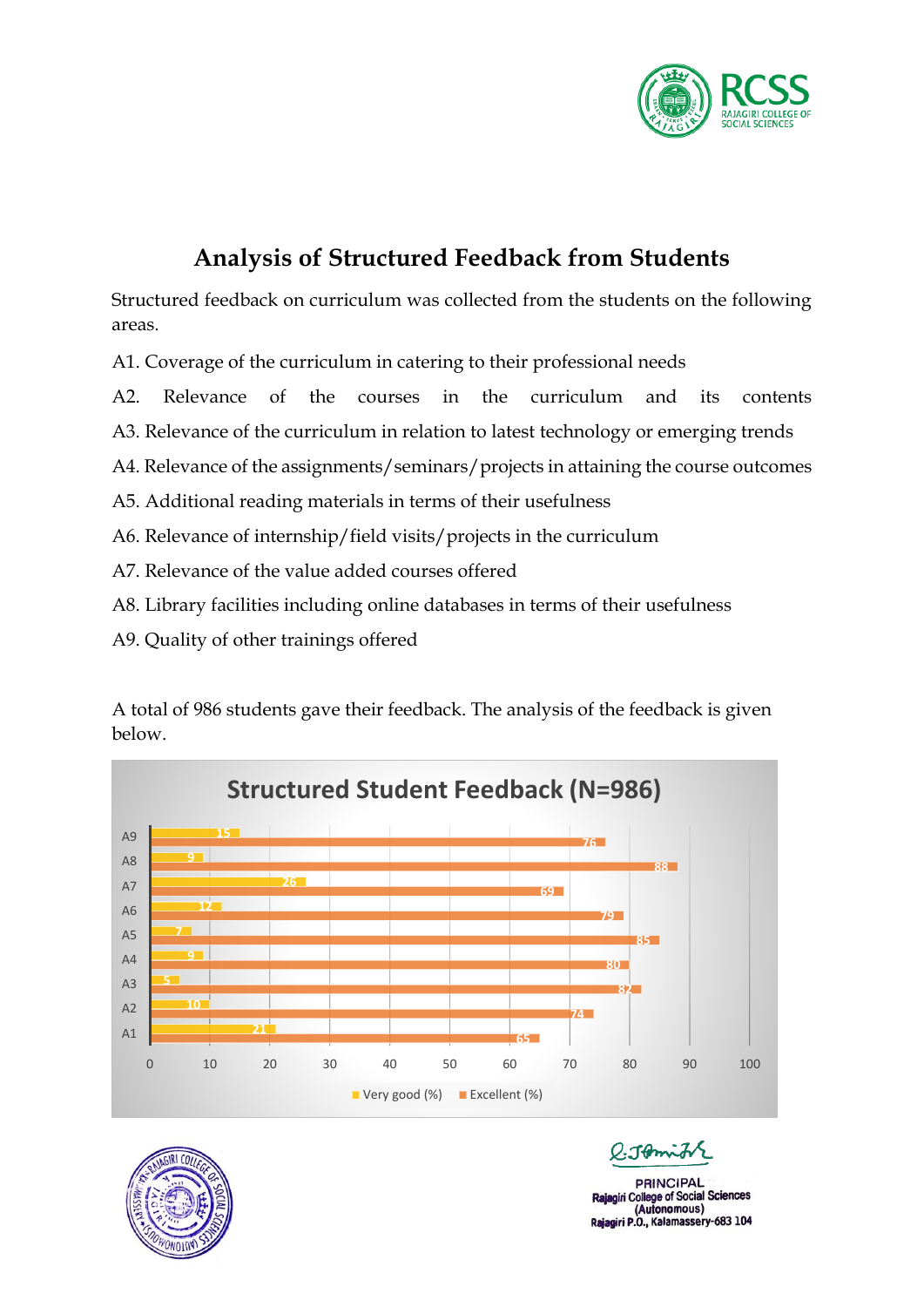

## **Analysis of Structured Feedback from Alumni**

Structured feedback on curriculum was collected from the alumni on the following areas.

- A1. Coverage of the curriculum in catering to their professional needs
- A2. Relevance of the courses in in making students employable
- A3. Relevance of the curriculum in relation to latest technology or emerging trends
- A4. Relevance of the courses in attaining the required skills/competencies
- A5. Relevance of internship/field visits/projects in the curriculum
- A6. Usefulness of additional trainings received
- A7. Relevance of the value added courses offered
- A8. Library facilities including online databases in terms of their usefulness
- A9. Quality of trainings received

A total of 78 alumni gave their feedback. The analysis of the feedback is given below.





**PRINCIPAL** College of Social Sciences (Autonomous) Rajagiri P.O., Kalamassery-683 104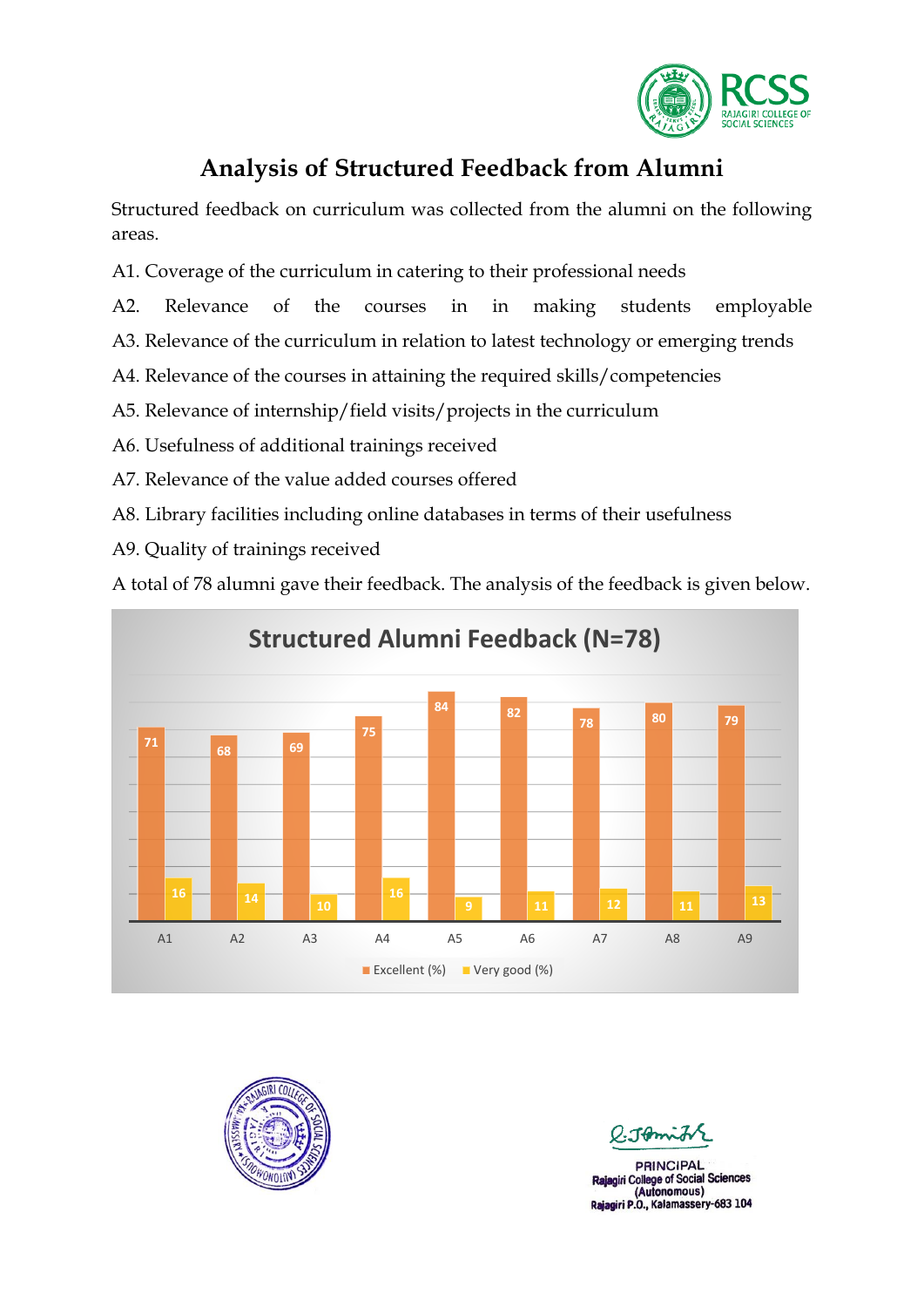

## **Analysis of Structured Feedback from Teachers**

Structured feedback on curriculum was collected from the Teachers on the following areas.

A1. Coverage of the curriculum and its contents

A2. Relevance of the courses in making students employable

A3. Relevance of the curriculum in relation to latest technology or emerging trends

A4. Relevance of the courses in attaining the expected programme outcomes

A5. Relevance of internship/field visits/projects in the curriculum A6. Facilities for

delivering the course contents effectively

A7. Relevance of the value added courses offered

A8. Library facilities including online databases in terms of their usefulness

A9. Usefulness of trainings offered for effective teaching

A total of 65 teachers gave their feedback. The analysis of the feedback is given below.





 $0.1$ Pomit

**PRINCIPAL** giri College of Social Sciences (Autonomous) Rajagiri P.O., Kalamassery-683 104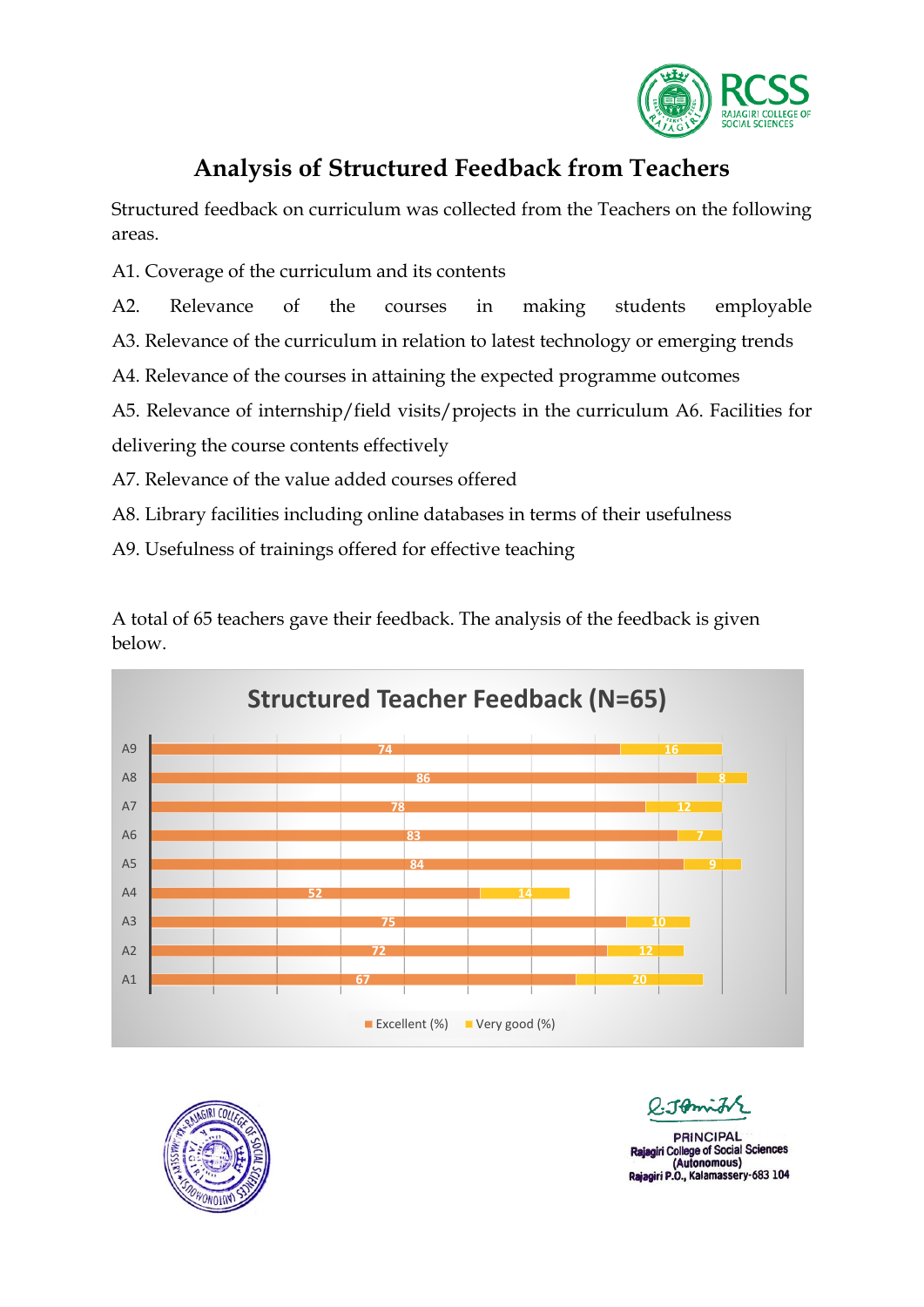

# **Analysis of Structured Feedback from Employers**

Structured feedback on curriculum was collected from the employers on the following areas.

- A1. Conceptual clarity of candidates from the college
- A2. Application skills of the candidates
- A3. Job specific skills of the candidates
- A4. General competencies of the candidates
- A5. Soft skills of the candidates
- A6. Relevance of the curriculum in developing industry expected outcomes
- A7. Relevance of the curriculum in developing a proactive attitude in the candidates

A total of 33 employers gave their feedback. The analysis of the feedback is given below.





O. Tomin

**PRINCIPAL** giri College of Social Sciences (Autonomous) Rajagiri P.O., Kalamassery-683 104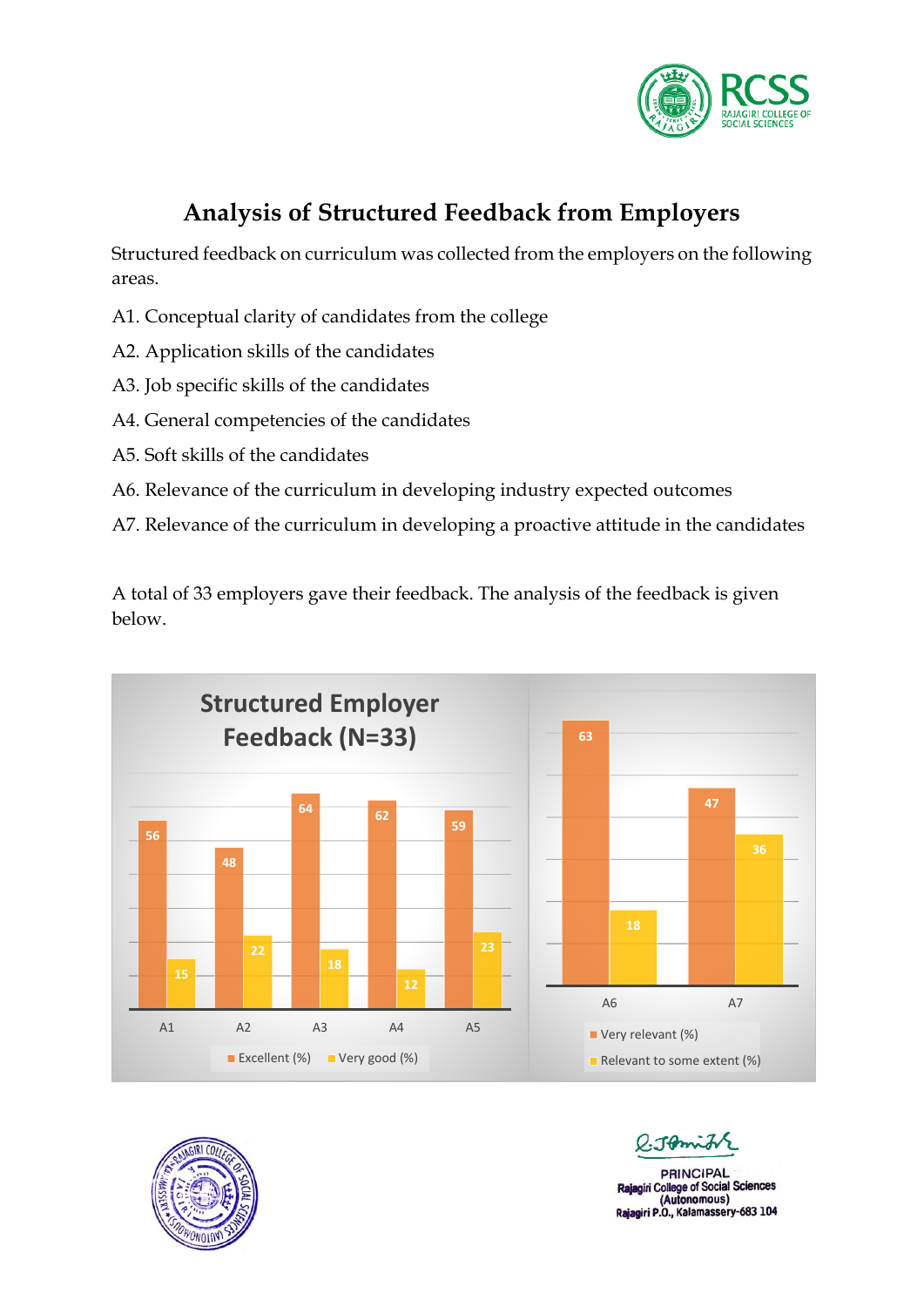

## **Summary of descriptive feedback received from the stakeholders**

The descriptive feedback from the different stakeholders has also been summarized. The summary is given department wise so as to be helpful in using the feedback for curriculum revisions.

### **Department of Business Administration**

The feedback from alumni suggested to add additional programmes in the curriculum to enhance problem solving skills, critical thinking and adaptability. Teacher feedback was mainly on combining few courses, changing some of the specialization courses as well as on strengthening the research component of the programme. The employers suggested adding latest policies and programmes in the syllabus to enhance the aptitude skill and soft skill of students along with general awareness and leadership skills.

### **Department of Computer Science**

The employers of various organizations suggested that the students need to be made thorough with the basics of Programming as part of their curricula so that they can become good programmers. Their curricula also should focus on making them more adaptable to the new paradigms. The curricula should ensure that the students have more exposure to the recent trends in technology. The Alumni suggested focusing on enabling integrity, positive attitude and entrepreneurship skills. They also suggested to concentrate on developing good data analytics and software conceptualization and implementation skills. The students mainly expressed their concern in including two core theory papers namely, Artificial Intelligence and Computer Security to meet the changing demands of the software Industry. Teachers have expressed their concern about the curricula in terms of the vastness of the topics for the subjects and the alignment of the topics in the five modules. They felt that the Syllabi has to be revamped with more focus on NBA recommendations on outcome based education. The curricula can be modified to include specializations for the subjects so that it helps students with a specific skill such as development, testing, design etc.



**PRINCIPAL** College of Social Sciences Autonomous) .O., Kalamassery-683 104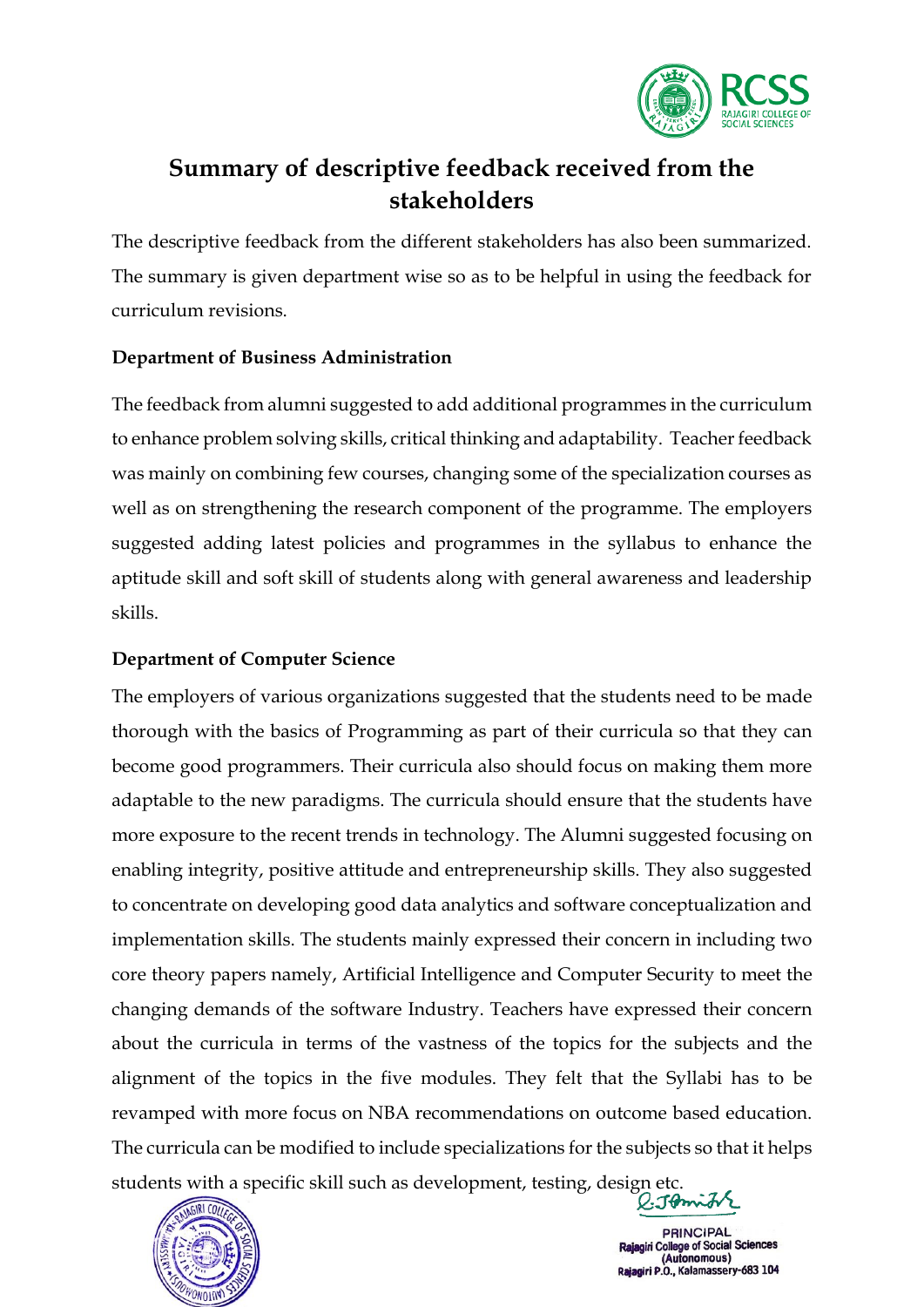

### **Department of Social Work**

BSW students commented on the vastness of the topics dealt in management basics for social welfare administration and environmental studies, which thy suggested to cut down. Students also suggested Web Designing as a value added course rather than as a four credit paper. Students also commented on the repetition of certain topics in a few courses, which they suggested to remove. MSW students suggested more skill based courses in the syllabus as theory course sessions are inadequate to practice skills and techniques. PGDCSW students commented on the repetition of theories in different first semester courses.

The feedback from alumni mainly emphasized on the relevance of theory inputs as well as the variety of field experiences they received during the period of study. They also gave suggestions on adding contents like PRI funds, recent govt programmes like Jalanidhi, NRHM; addition of courses like counselling for BSW students, skill based courses for MSW for developing core skills of social work, Positive Psychology etc. Teachers suggested reordering contents in a few courses, adding entrepreneurship for BSW students, upgrading research course and courses on rural development and social work practice with children. Employer feedback was mainly oriented on skill development of the students in terms of formal writing skills, fund raising techniques, project writing etc.

### **Department of Personnel Management**

The students suggested promoting more application level and decision making activities rather than text book learning. The feedback from alumni suggested adding programmes in the existing curriculum to enhance problem solving skills, critical thinking and adaptability. The employers suggested adding latest policies and programmes in the syllabus to enhance the aptitude skill and soft skill of students along with general awareness and leadership skills. Teachers suggested adding courses like competency based HR practices and people analytics, information processing and databases, leadership development etc in the curriculum.



l:Jomith

**PRINCIPAL** College of Social Sciences (Autonomous) Rajagiri P.O., Kalamassery-683 104